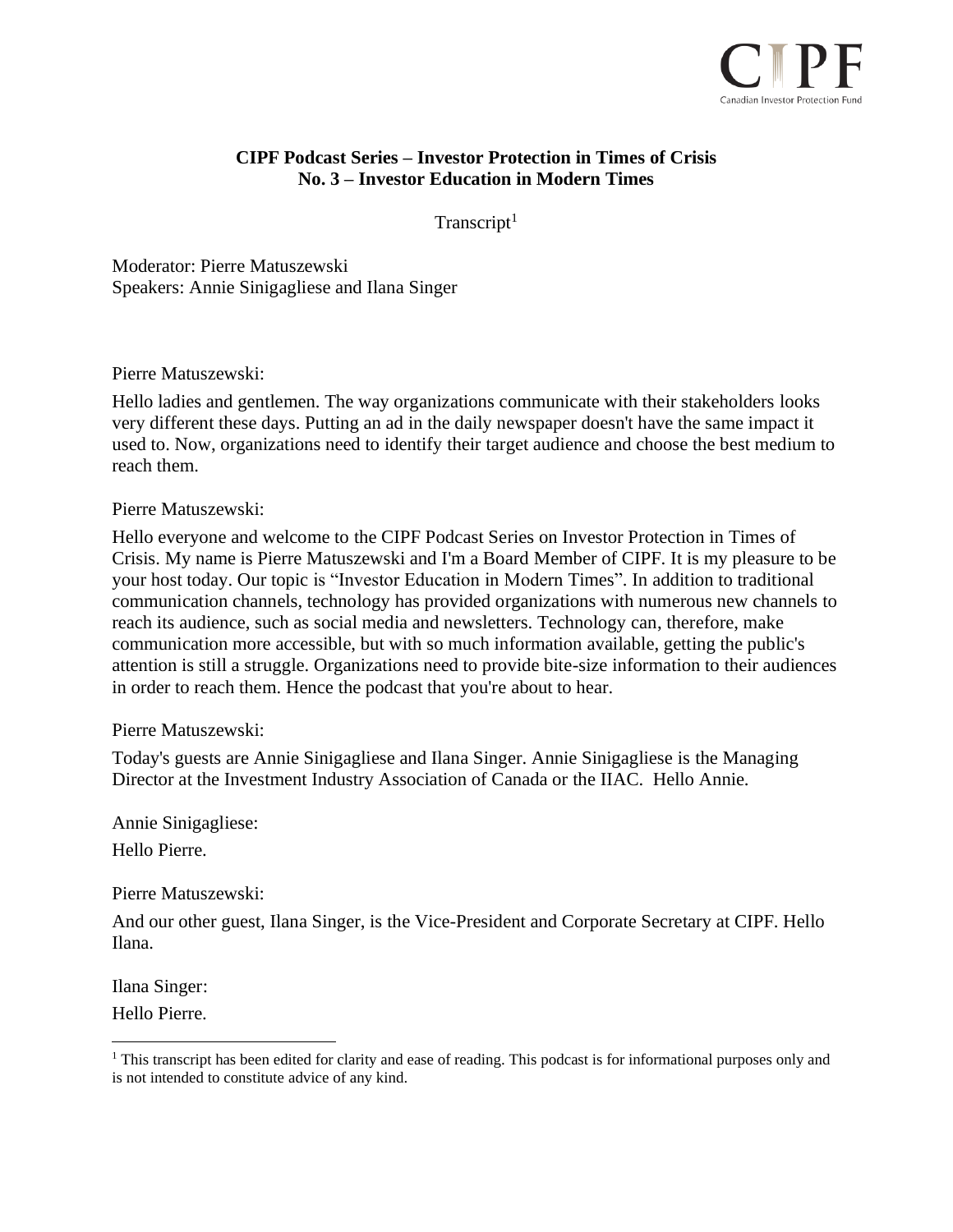

## Pierre Matuszewski:

I will ask each of you five questions and invite you to take turns answering. Let's start with you, Ilana. I'd like to ask you the following question: Why is it important for CIPF to educate investors and financial advisors? And as a second part to that, has this become more important in times of crisis?

## Ilana Singer:

Thank you, Pierre, and thank you to CIPF for this invitation. To answer your question, CIPF plays an important role in the financial industry as a compensation fund. We help investors by protecting client property held by a member firm if the member firm becomes insolvent. We feel it's important for investors and financial advisors to have a basic understanding of our role and our mandate during times of calm, so that they can maintain confidence in the financial system in times of crisis.

### Ilana Singer:

During times of crisis, educating investors and advisors is even more important in order to maintain their trust in the market. It's no surprise that in times of calm, investors are not looking for information about CIPF, unless there's a specific reason for them to do so. People have a tendency to only worry when there is news that directly affects them, such as problems in the marketplace, or news about disruptions in the economy or financial services.

#### Ilana Singer:

Should those things happen, we hope investors will at least have a minimal level of knowledge, so that they know where to go to get specific and practical information about CIPF – for example, on our website at www.cipf.ca – rather than believing in rumors. And that's where the role of the advisor is even more important, by acting as an information resource for investors, and guiding them to our website and other useful resources.

#### Pierre Matuszewski:

Thank you, Ilana, and we totally understand the advisor's role, that special role that they have with the client. Over to you now, Annie, the same question but from the point of view of the IIAC: What's important to you when educating investors and financial advisors? And is it more important in times of crisis?

#### Annie Sinigagliese:

Thanks Pierre, thanks Ilana. Our mission is quite different from CIPF's. Our main mandate is to educate our members, Canadian investment dealers. We work in committees, in working groups, assigned to different topics. These topics include, for example, compliance, operations, taxation, or technology. In those committees, there are lots of communications that deal specifically with regulatory proposals and draft legislation. The goal is for our member firms to understand the regulations and legislation well enough to apply them correctly, so that they can then protect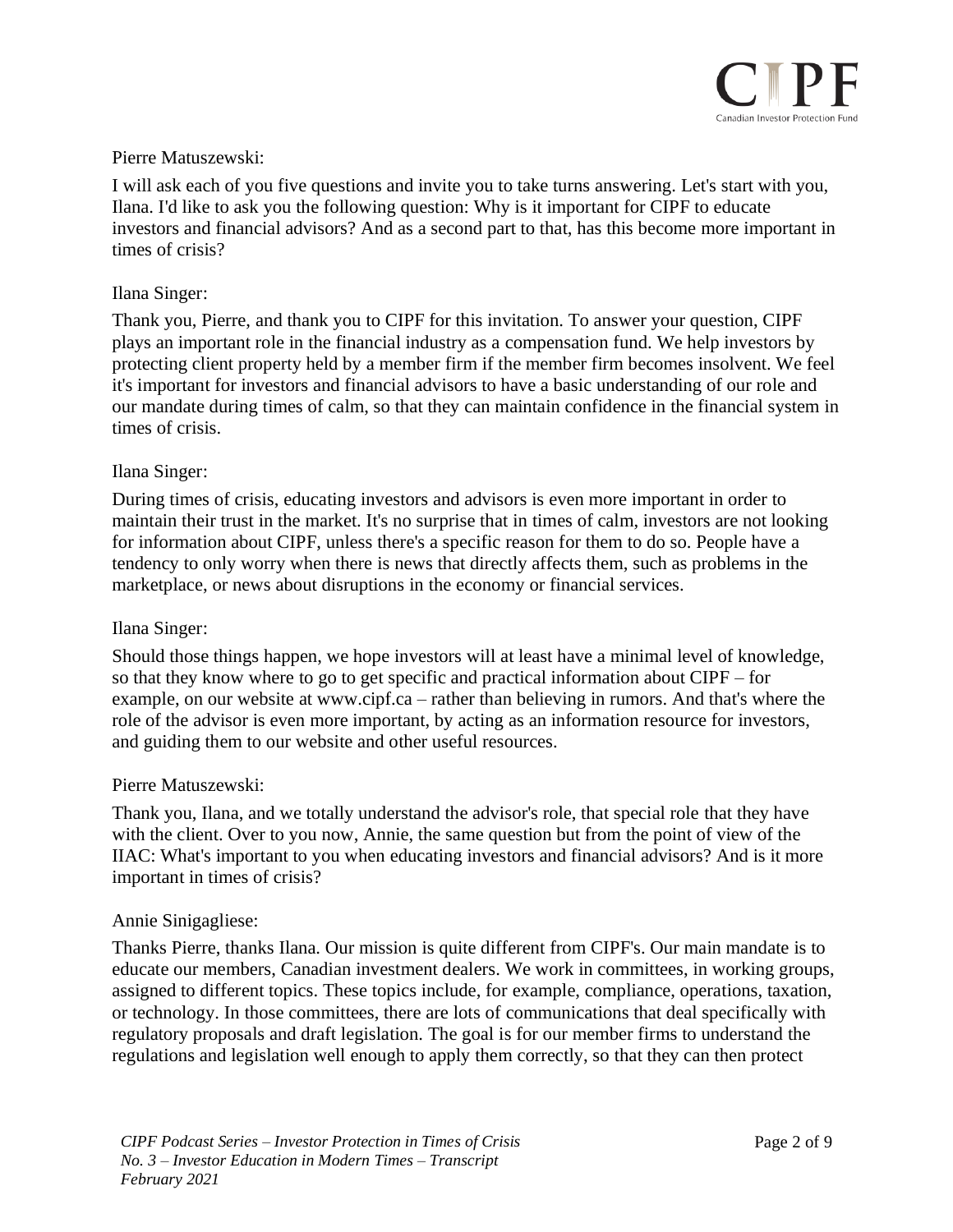

investors – basically, to avoid the need for CIPF's protection. So, it's very important. We also do webinars for informational purposes. Firms want to know what's happening elsewhere in terms of financial services. We also do webinars on cybersecurity and technological innovation.

# Annie Sinigagliese:

So, is communication more important during times of crisis? Well, this crisis had a large impact on the way we communicate. In 2020, we did what everyone else was doing – we turned to technologies like Zoom to speak with our coworkers, our members and regulatory organizations. We had to cancel conferences that had been planned for the year; they became webinars. So, again, many different technologies were used.

## Annie Sinigagliese:

And when I think back to March or April when the crisis started, at that time our role was a bit like being between a rock and a hard place...between industry firms and their regulators and government. Our role was really to provide information that was critical and essential, so that our firms could transition from a traditional operating mode to what has now become a virtual operating mode. Our members were constantly encountering new issues, and calling on us to communicate those issues. Our role was to reach out to the regulatory agencies, the government, to try to get them to ease regulations while maintaining investor protection, and then relay that information back to our members. Communication was obviously more concise and much faster with our members, and it wasn't necessarily pretty. Logos were missing from some of our communications, but the aim was really to provide critical and essential information to our members as quickly as possible.

## Pierre Matuszewski:

Thank you for that Annie. I'm glad to have you both here because I think our listeners are in good hands with both of you, in your respective roles. Let me continue with you, Annie.

Annie Sinigagliese:

Yes.

## Pierre Matuszewski:

The second question is simply: What are the key messages that you wish to share with investors and their advisors?

## Annie Sinigagliese:

Given that we do not speak directly to investors and advisors, and it is to the investment dealers that we transmit our messages, messaging usually deals with regulatory proposals and draft legislation. And the communication really goes in two directions. First, we try to properly communicate the potential impacts of regulations and legislations to member firms and let them know exactly what actions they need to take to be in compliance, so that they can protect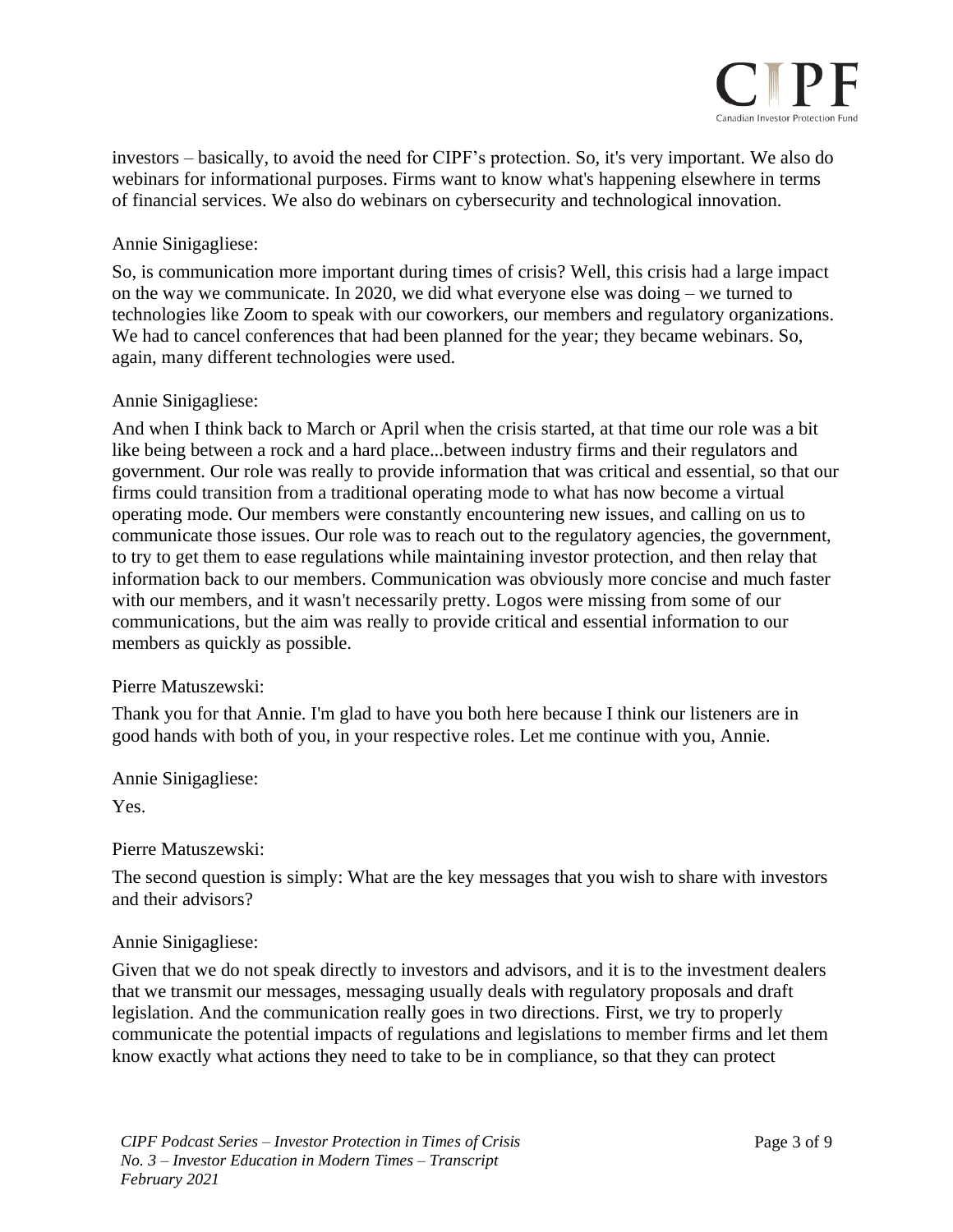

investors. But we also communicate in the other direction, where we reach out to regulatory agencies and government agencies to explain to them, in a very succinct way, the impacts that their rules and legislation will have on our member firms.

Pierre Matuszewski:

OK. So, you really are between a rock and a hard place, like you said...

Annie Sinigagliese:

Yes.

Pierre Matuszewski:

...between the regulators and the firms that are being regulated, ensuring a proper communication flow between the two. Great. And now, Ilana, let's move on to you: What are the key messages that CIPF would like to send to investors and advisors?

### Ilana Singer:

Thank you, Pierre, that's an excellent question. Annie talked about concise, critical and essential communication. With CIPF communication initiatives, that is absolutely one of our goals as well. Our first key message involves our role and mandate. CIPF provides limited protection for property held by a member firm on behalf of an eligible client, if the member firm becomes insolvent. Our dealer members are investment dealers who are members of IIROC, the Investment Industry Regulatory Association of Canada. They are also members of the IIAC, the organization that Annie represents. And these member firms are automatically members of CIPF.

#### Ilana Singer:

The second key message is about our coverage, what we cover and what we don't cover. CIPF covers missing property held by a member firm on behalf of a client, if the member firm becomes insolvent. However, CIPF does not cover losses resulting from a decrease in the value of a client's investments, or investments that were not suitable for the client. We always focus on the quick transfer of the client's accounts to a solvent broker, so that the client can access their account again after the broker's insolvency.

#### Ilana Singer:

And finally, the third key message is about how our coverage works, especially the \$1 million limit. Customers are covered up to \$1 million for all general accounts combined and up to a maximum of \$1 million for each type of separate account combined. Normally, if a trustee is appointed by the Court after the bankruptcy of a member firm, the maximum of \$1 million is in addition to the distribution made by the trustee. Our guarantee will cover the shortfall for eligible clients. On the other hand, if there is no appointed trustee, the maximum of \$1 million is an absolute amount. You can find a more detailed explanation of the \$1 million limit and an analysis of the distribution of losses among clients on our website at www.cipf.ca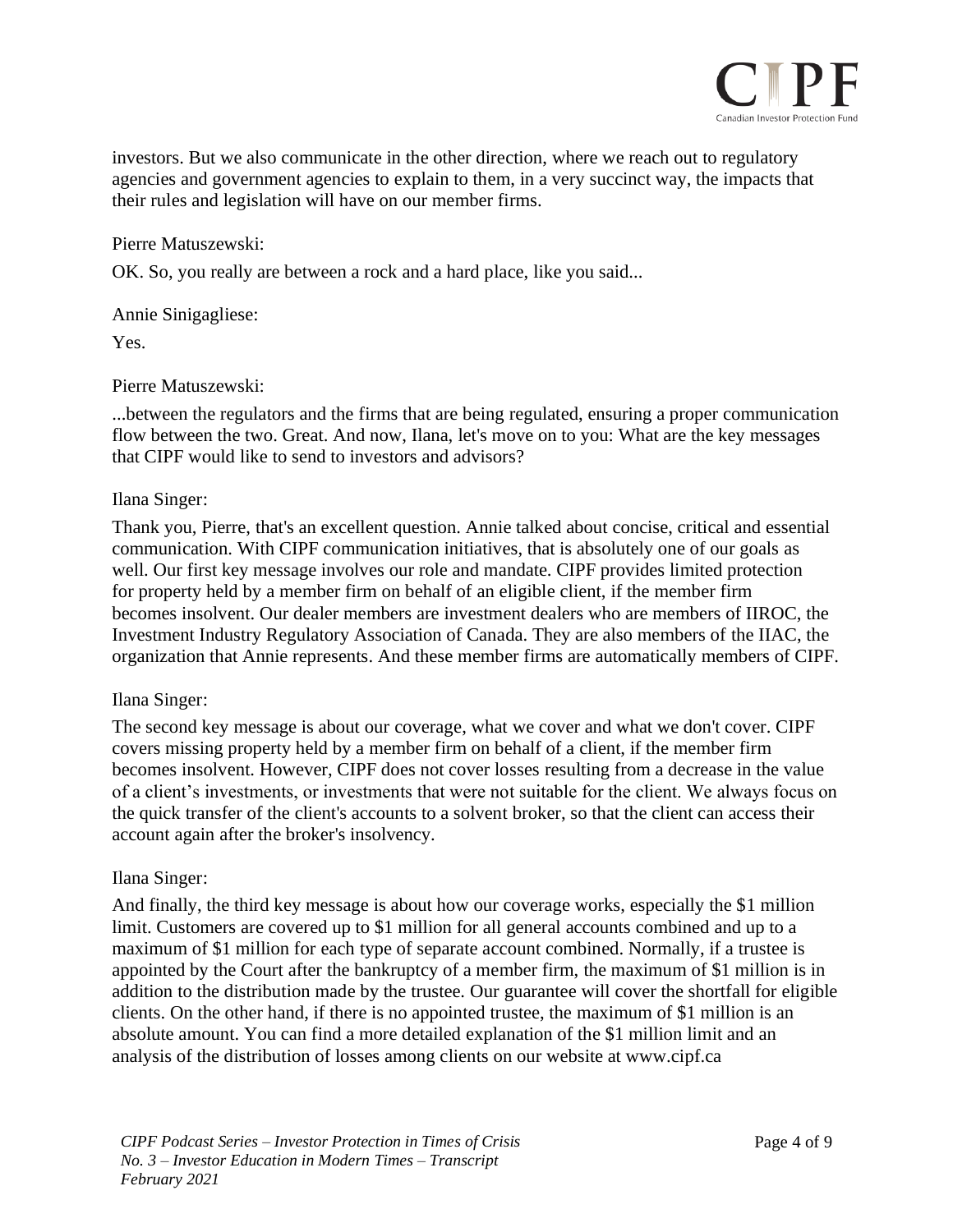

## Pierre Matuszewski:

Thank you for that response, Ilana. It's really clear and also really complex at the same time. I'm glad you referred to the website so that listeners can look for more extensive information. Thank you for that excellent explanation. Moving on to the next question, Ilana, if I may continue with you: What are some of the main challenges you face with your communication initiatives?

## Ilana Singer:

One of our big challenges at CIPF is communicating with the public, namely investors and financial advisors, especially during times of calm. We undertook some research in 2018 and 2019 to deepen our understanding of the effectiveness of certain communication initiatives. We focused on investors and financial advisors as part of four surveys in Montreal and Toronto, done face to face and online. Based on that research, we drew the following conclusions. First, even though CIPF is well known, many people still misinterpret our mandate and our coverage. Secondly, CIPF has a good reputation in general. Three, those who know us have a better impression of us. Four, in the future, it would be useful to communicate more frequently with advisors, so that they can pass on information about CIPF to investors. And lastly, advisors are not always prepared to talk about CIPF with their clients, especially when they're pressed for time.

### Ilana Singer:

So, in light of these research findings, we launched an 18-month communications plan at the start of 2020. By the way, I'd like to thank Annie and the IIAC for your partnership with that communications plan. Our approach is really to focus on the investors' and advisors' attitudes and behaviours that were identified in our research. For example, advisors feel that talking about CIPF is not a good use of their limited time with clients. So, our approach to this problem is to design communications initiatives that are innovative, that demonstrate to advisors why it's worthwhile to talk about CIPF with their clients, and why it's a good use of their time. We focus on language, concepts and channels that advisors mostly strongly connect with, via podcasts for instance, in ways that make CIPF matter to them. Our plan is divided into six modules, published each quarter, so that we can gradually raise awareness among investors and advisors regarding CIPF's role, our mandate and our coverage.

## Pierre Matuszewski:

Thank you, Ilana, for that detailed response. CIPF obviously goes to a lot of trouble to prepare material in a form that is accessible to advisors. I'm sure it will be very well received, and that people will listen to and read all the information coming from CIPF. Moving on to you now Annie, same question from the point of view of the IIAC: What are the main challenges you face with your communication initiatives?

#### Annie Sinigagliese:

One of our biggest challenges is taking information that is often very technical and very complex, and trying to summarize it in a simple way for our member firms. That's one of the big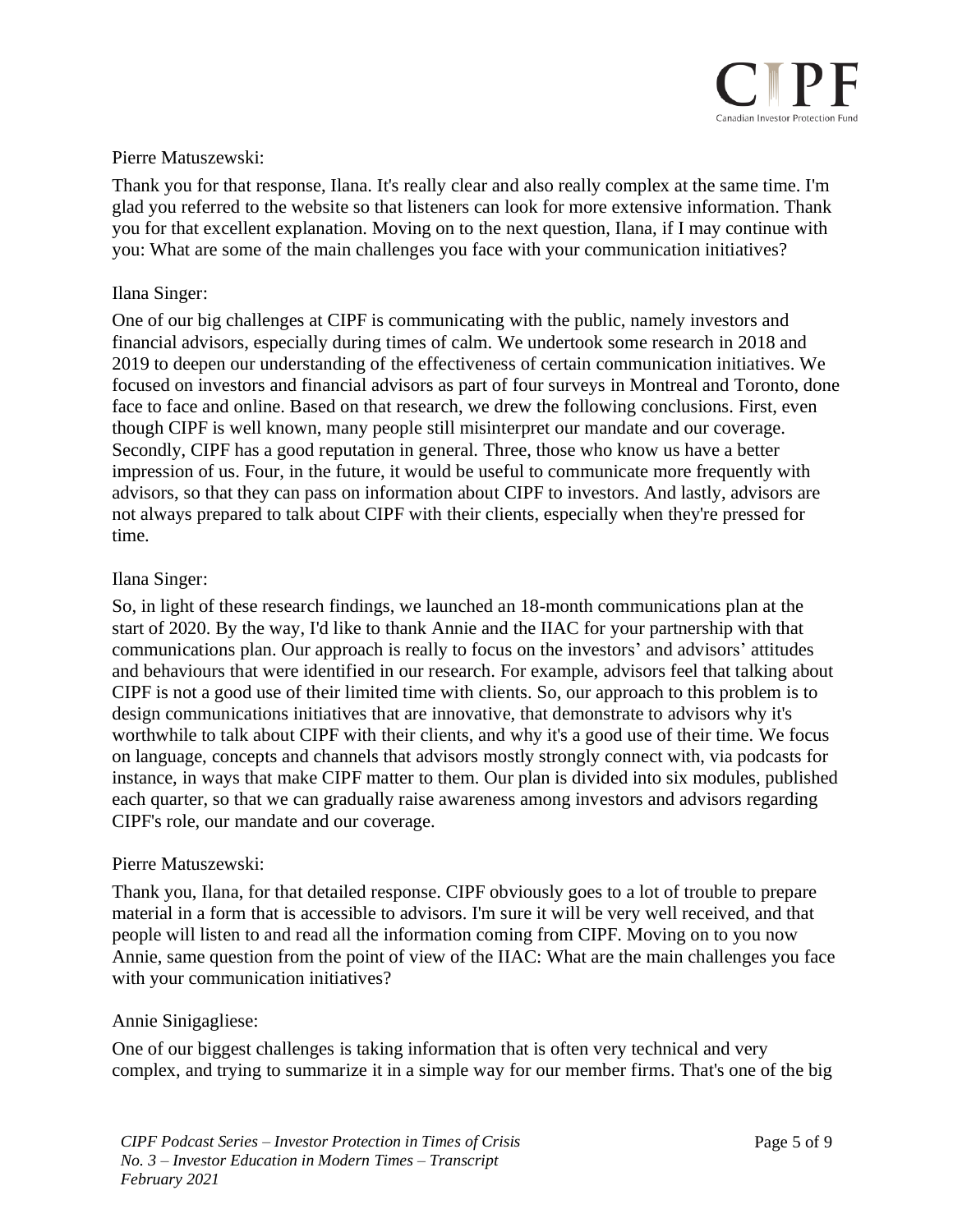

challenges. But probably the biggest challenge encountered so far is when a class action lawsuit affects one of our files. When that happens, our phones start ringing and we have lawyers from member firms telling us that we must stop all communication, whether it's verbal or written. The reason is that the information can now be admissible in Court. So, it's very difficult to maintain communication when we are prevented from communicating! That is the biggest obstacle, I would say.

## Pierre Matuszewski:

For sure, and the crisis certainly doesn't help either. Thank you, Annie. I'll turn to you, Ilana, for the next question, the fourth question: Could you describe some of the education and communications initiatives that you're currently working on?

## Ilana Singer:

Ah yes, absolutely Pierre. I'll start by talking about infographics, our main resource for investors and advisors. As part of our communications plan, which I referred to earlier, we published three infographics. The first, "Most Common Myths About CIPF ", seeks to dispel two common myths: first, that we protect against market losses; and second, that we cover losses resulting from the failure of an issuer of a security.

## Ilana Singer:

We released a second infographic called "CIPF and CDIC -- How Are They Different?", that looks at how CIPF and CDIC differ in terms of membership and coverage. CDIC is the Canada Deposit Insurance Corporation, a federal Crown corporation that provides deposit insurance against the loss of deposits.

# Ilana Singer:

The third and most recent infographic gives an overview of some key points about CIPF. It presents four top facts regarding our mandate and our coverage, and gives a simple hypothetical example.

## Ilana Singer:

In addition to infographics, we created a webcast that has been accredited for continuing education credits. This webcast includes information on the role of the advisor when explaining CIPF coverage, when the coverage is triggered, and where to find more information about CIPF. As of October 13, 2020, there were almost 800 advisors who viewed the web broadcast, over 650 in English and 130 in French. Over 80% of the viewers rated the web broadcast as excellent overall or very good.

## Ilana Singer:

Our third and final resource is the CIPF Podcast Series. We're proud to have launched our first podcast in October, entitled "Lessons Learned from Past Crises". This podcast explores how the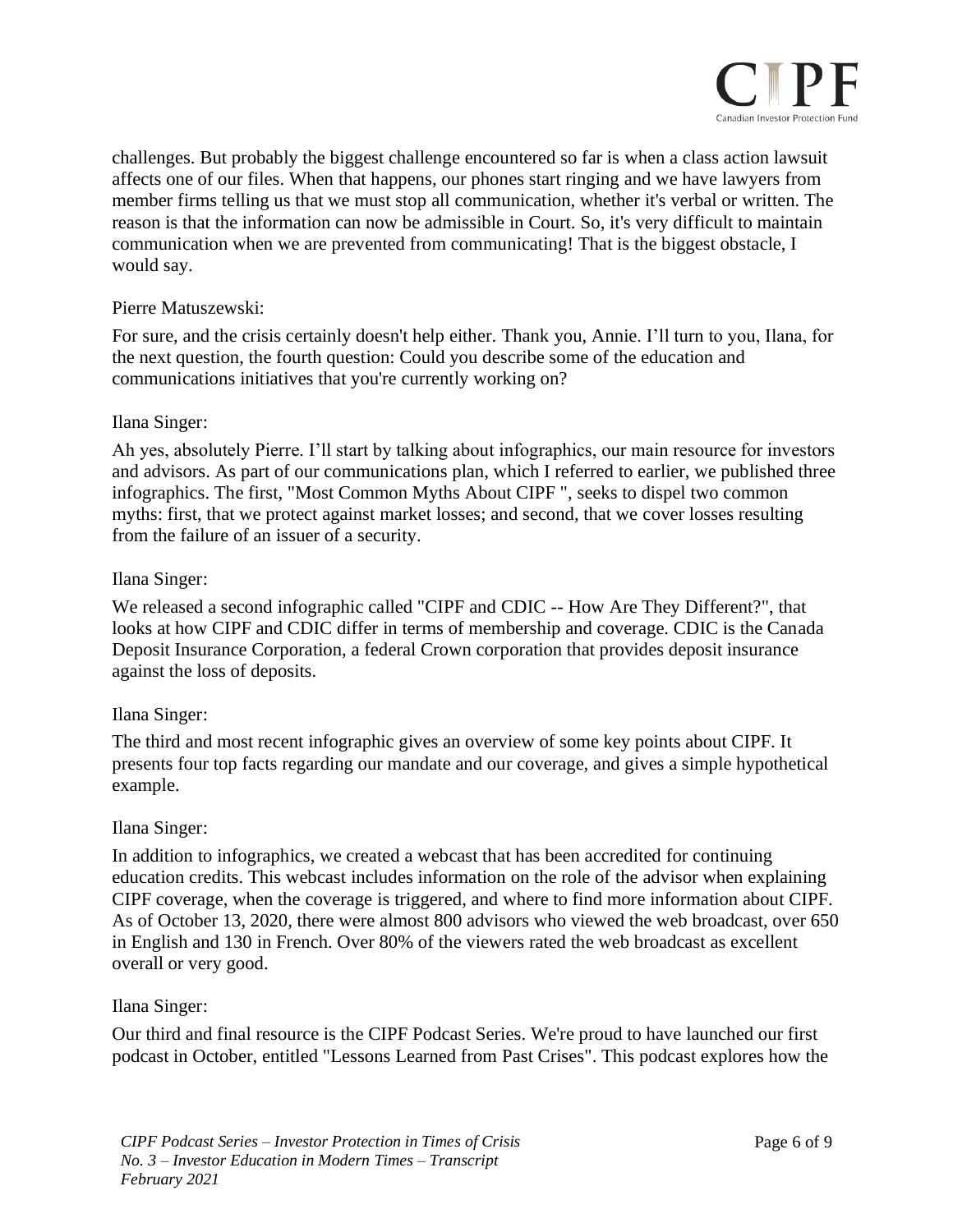

lessons learned from past crises can help us navigate through the current global crisis caused by the COVID-19 pandemic. We hope to release our second podcast "Leadership in Times of Crisis" in the near future. And our third podcast is this one here, which we plan to release in the first quarter of 2021.

## Pierre Matuszewski:

Thank you, Ilana, your webcast ratings are excellent. I'm sure your podcast ratings will be even better. Congratulations on those results. Moving on to you now, Annie. You once described the IIAC as a "communications machine". You always have lots of initiatives. Can you describe some of those that you're currently working on?

## Annie Sinigagliese:

Sure. Right now, we are developing our webinars for 2021. We are talking with the World Economic Forum. We would like to host a webinar with them where they could explain the innovations that they see in financial services around the world. And I think another important topic in 2021 will be the protection of personal information. Since we now live in a very virtual world, as investors, our data is everywhere. We want to be well protected. Privacy will be one of the topics for our webinars in 2021.

## Annie Sinigagliese:

We are also preparing joint communications with other international associations, for example, dealing with market data issues. There are issues regarding exponential price increases and lack of transparency with pricing. We realized that the problem was not purely a Canadian one, other jurisdictions were also having the same problem. You should be seeing a letter of submission coming out soon, probably in February.

## Annie Sinigagliese:

Also, I set a personal goal for 2021, which is to produce some short videos that will speak directly to investors.

#### Pierre Matuszewski:

Oh, I'm sure CIPF will be pleased to collaborate again. The topic that jumped out at me and that I think will be of special interest to listeners is the privacy of personal information. This is a topical issue. Continuing with you, Annie, for the last question, the fifth one: Are there any future initiatives that the public should be aware of? Any IIAC initiatives?

#### Annie Sinigagliese:

All our upcoming initiatives are published on LinkedIn, on Twitter, in our newsletter that comes out every Monday morning, and on our website at www.iiac.ca. All of our initiatives are listed there. If investors want to see specific webinars that were produced this past year, they are available on our YouTube channel. They are in English, so you would have to search for the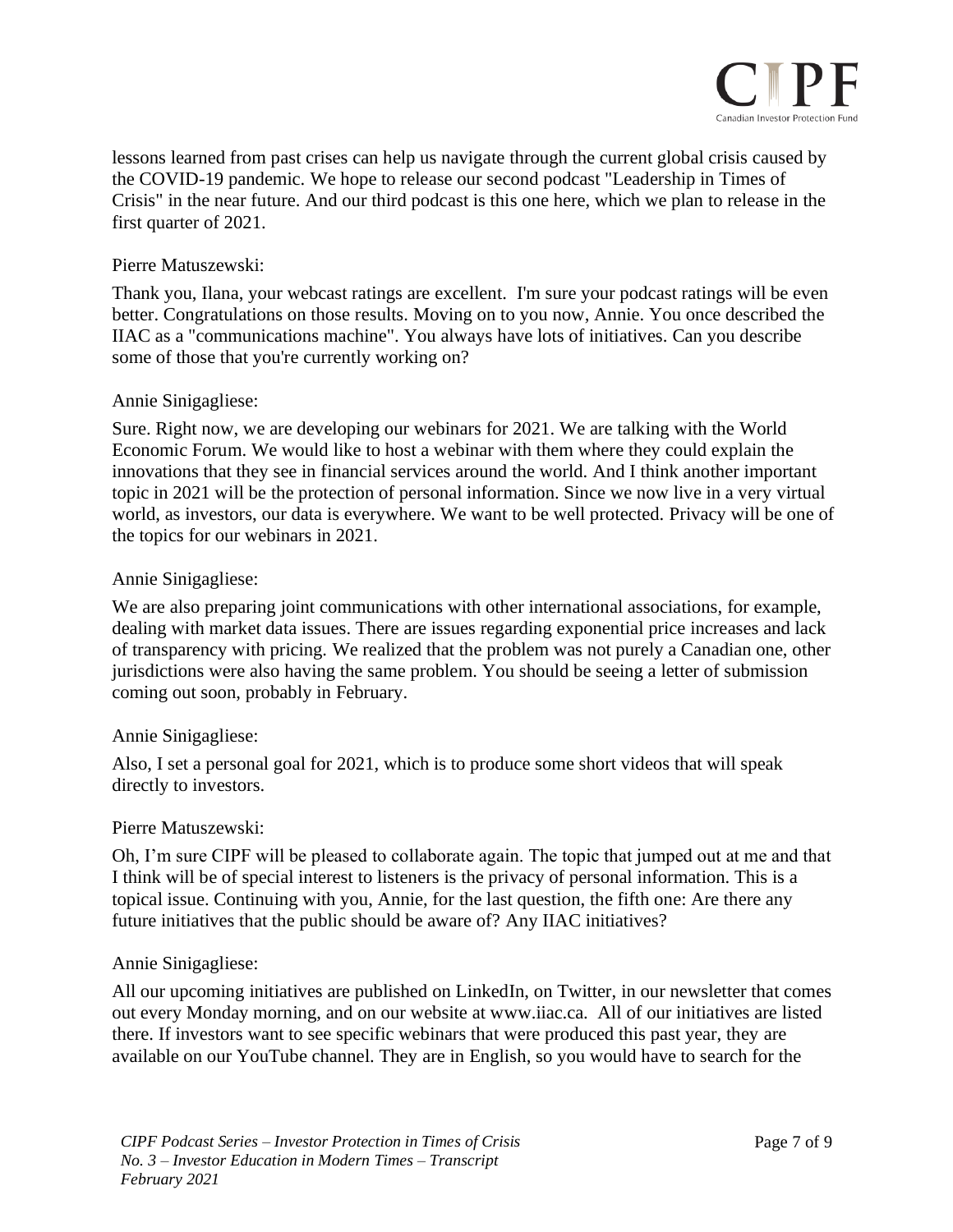

IIAC, the Investment Industry Association of Canada. Investors can watch webinars on artificial intelligence, open banking, as well as other technological innovations.

## Pierre Matuszewski:

Really a wealth of information. It's so interesting when it can be available to as many people as possible. And now on the CIPF side, Ilana, the last question in this podcast: Are there any initiatives in the near future that the public should be aware of?

## Ilana Singer:

As you know, we've had very good feedback on the podcasts that we've released so far. And as I mentioned before, we're in the process of preparing more podcasts. We look forward to hosting a variety of investment leaders from across Canada and around the world, so that investors and advisors can learn more about CIPF, our regulatory agencies, and other partner organizations. One example of a partner organization is the IIAC. With the assistance and support of Annie and her colleagues, the IIAC has created a web page on its website dedicated to CIPF and we greatly appreciate this support. You also include references to our communications initiatives in your newsletter. This is a partnership that we truly appreciate and that we hope we can continue to develop in the future.

## Annie Sinigagliese:

Ilana, earlier I mentioned that we try to give our members information that is essential and critical. And what you do at CIPF is essential and critical. So, we love working with you.

## Ilana Singer:

Oh, thank you very much, Annie. We hope to continue our collaboration and we are really pleased to work with you as well. To elaborate further on your question Pierre, we're also planning to create more videos, an illustrated case study, and additional accredited web programs where advisors will be able to learn more about CIPF while meeting their continuing education requirements. We will also create conversation starters for advisors to help them with their client conversations, and additional educational videos -- like you said, Annie, shorter videos that would be more accessible to advisors and investors. We plan to conduct research by consulting an online panel of investors, and we will also update the quantitative and qualitative research that was conducted two years ago. And lastly, we're revamping our website and looking to have a more interactive and dynamic website at www.cipf.ca in the first quarter of 2021.

#### Pierre Matuszewski:

I'm seeing an abundance of activities coming up for the CIPF, Ilana, congratulations. But listen, our time together is now coming to an end. Our five questions have been well answered and I would like to thank you, Annie and Ilana, for participating in this podcast today and for sharing this important information with our listeners.

Pierre Matuszewski: